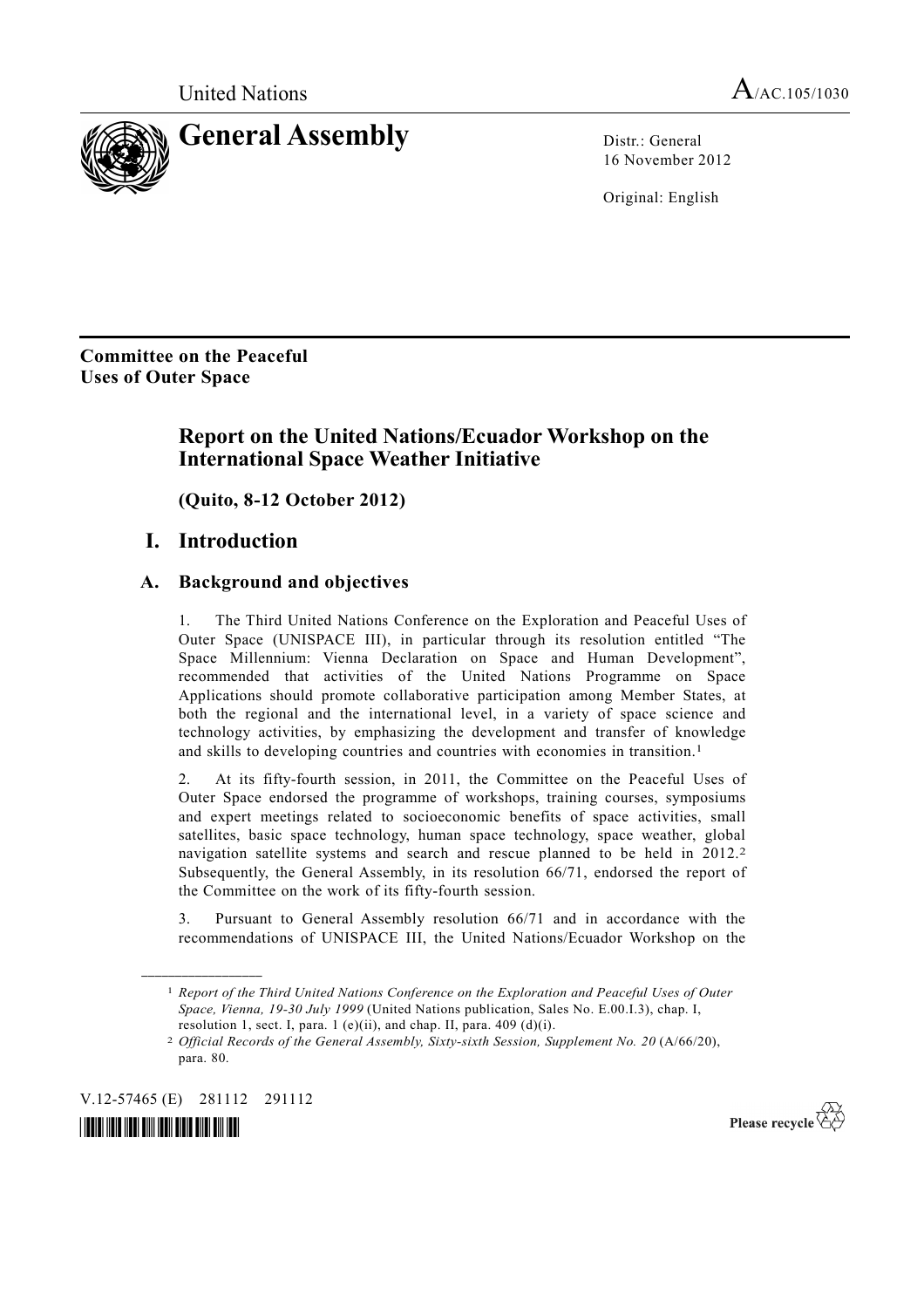International Space Weather Initiative was held in Quito from 8 to 12 October 2012. The Quito Astronomical Observatory, Escuela Politécnica Nacional, hosted the Workshop on behalf of the Government of Ecuador.

4. Organized by the United Nations, the European Space Agency (ESA), the National Aeronautics and Space Administration (NASA) of the United States of America and the Japan Aerospace Exploration Agency (JAXA), the Workshop was the twentieth in a series of workshops on basic space science, the International Heliophysical Year 2007 and the International Space Weather Initiative proposed by the Committee on the Peaceful Uses of Outer Space on the basis of discussions of its Scientific and Technical Subcommittee, as reflected in the report of the Subcommittee on its forty-seventh session (A/AC.105/958, paras. 162-173). Previous workshops in the series had been hosted by the Government of Egypt in November 2010 (see A/AC.105/994) and the Government of Nigeria in October 2011 (see A/AC.105/1018). The workshops were a continuation of the series of workshops on the International Heliophysical Year 2007 held between 2005 and 2009, hosted by the United Arab Emirates in 2005 (see A/AC.105/856), India in 2006 (see A/AC.105/882), Japan in 2007 (see A/AC.105/902), Bulgaria in 2008 (see A/AC.105/919) and the Republic of Korea in 2009 (see A/AC.105/964).3 Those workshops were a continuation of the series of workshops on basic space science held between 1991 and 2004, hosted by the Governments of India (see A/AC.105/489), Costa Rica and Colombia (see A/AC.105/530), Nigeria (see A/AC.105/560 and Add.1), Egypt (see A/AC.105/580), Sri Lanka (see A/AC.105/640), Germany (see A/AC.105/657), Honduras (see A/AC.105/682), Jordan (see A/AC.105/723), France (see A/AC.105/742), Mauritius (see A/AC.105/766), Argentina (see A/AC.105/784) and China (see A/AC.105/829).4 All workshops were co-organized by the International Astronomical Union (IAU) and the Committee on Space Research.

5. The main objective of the Workshop was to provide a forum in which participants could comprehensively review achievements of the International Space Weather Initiative, in terms of the status of deployment of low-cost, ground-based, worldwide space weather instruments, and further plans for the Initiative, as well as assess recent scientific and technical results in the field of solar-terrestrial interaction. Furthermore, the Workshop was to recommend ways and means of updating and upgrading the website (www.iswi-secretariat.org) and newsletter of the **Initiative** 

#### **B. Programme**

**\_\_\_\_\_\_\_\_\_\_\_\_\_\_\_\_\_\_** 

6. At the opening of the Workshop, statements were made by a representative of the Government of Ecuador, the Rector of the Escuela Politécnica Nacional, the Director of the Quito Astronomical Observatory, and representatives of JAXA,

<sup>3</sup> Information on the International Heliophysical Year 2007 and the United Nations Basic Space Science Initiative is available on the website of the Office for Outer Space Affairs of the Secretariat at www.unoosa.org/oosa/SAP/bss/ihy2007/index.html.

<sup>4</sup> Details on all the workshops of the United Nations Basic Space Science Initiative organized jointly with the European Space Agency have been made available at http://neutrino.aquaphoenix.com/un-esa.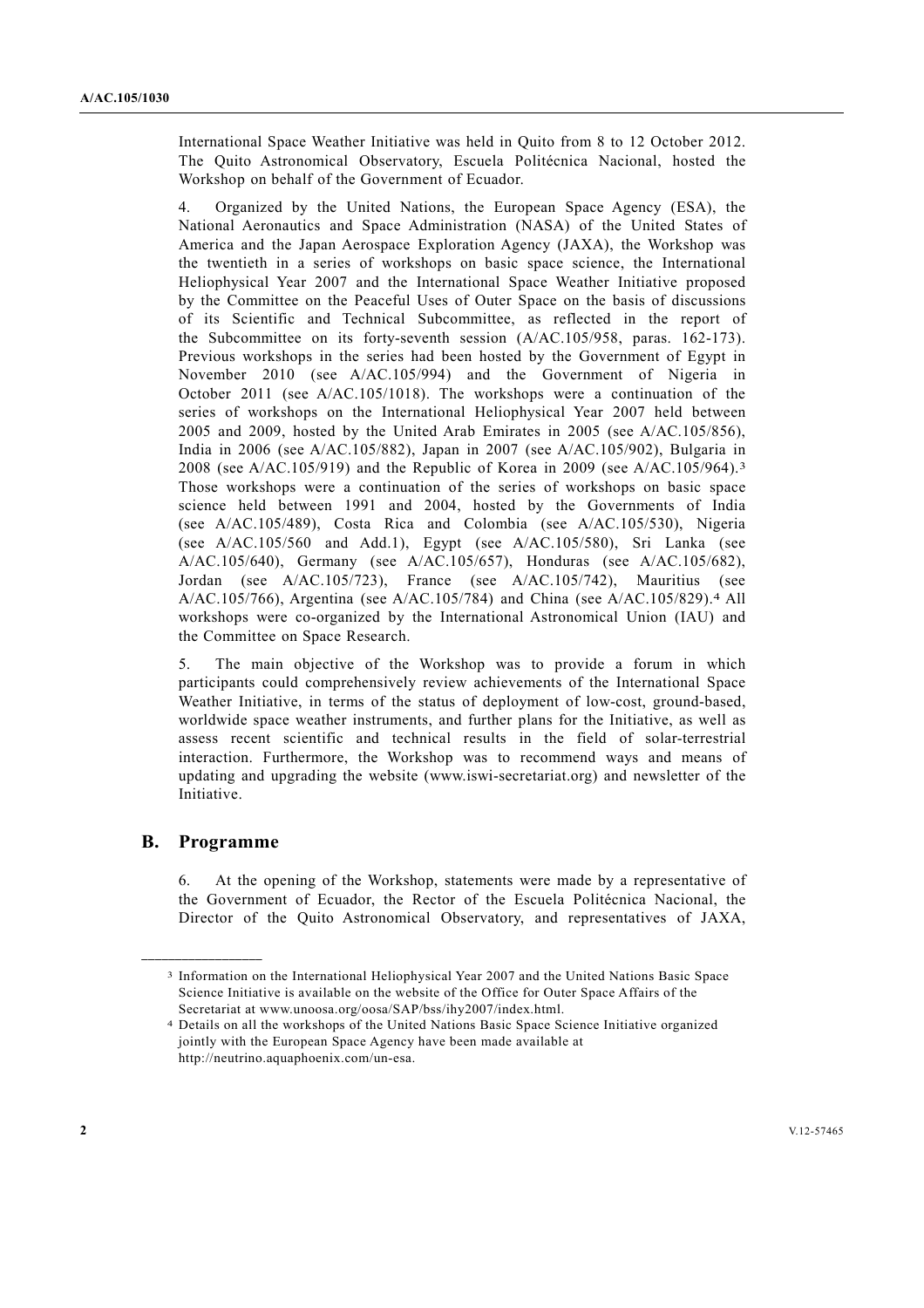NASA and the Office for Outer Space Affairs of the Secretariat. The Workshop was divided into plenary and working group meetings. Presentations by invited speakers, describing their achievements with regard to organizing events and carrying out research, education and outreach activities related to the International Space Weather Initiative and its instrument arrays, were followed by brief discussions. Invited speakers, who came from both developed and developing countries, presented papers and posters. Poster presentation sessions and working groups provided participants with an opportunity to focus on specific problems and projects related to the International Space Weather Initiative, particularly its instrument arrays and their status of operation and coordination.

7. The Workshop focused on the following topics: national coordination of the International Space Weather Initiative, operational instrument arrays of the Initiative and distribution of Initiative instruments by country. Case studies were presented on the development and operation of instrument arrays as part of the Initiative, in particular for the benefit of developing countries and countries with economies in transition. In that regard, the Workshop was to develop elements of a resolution for the continuation of the International Space Weather Initiative beyond 2012. The Workshop was also to consolidate the large number of International Space Weather Initiative instrument arrays, as reported at previous workshops on the Initiative hosted by the Government of Egypt in  $2010$  (see A/AC.105/994) and by the Government of Nigeria in 2011 (see A/AC.105/1018).

8. In brief statements, organizers of and other participants in the Workshop expressed their appreciation for the long-term, substantive contributions made to the development of the International Space Weather Initiative, in particular for the benefit of developing countries, by NASA, JAXA, the International Center for Space Weather Science and Education of Kyushu University, Fukuoka, Japan, and a number of distinguished scientists.

#### **C. Attendance**

9. Scientists, engineers and educators from developing and industrialized countries from all economic regions were invited by the United Nations, NASA, JAXA, the International Committee on Global Navigation Satellite Systems (ICG), the International Center for Space Weather Science and Education of Kyushu University and the Quito Astronomical Observatory of the Escuela Politécnica Nacional, to participate in and contribute to the Workshop. Workshop participants, who held positions at universities, research institutions, national space agencies and international organizations, were involved in the implementing activities of the International Space Weather Initiative covered by the Workshop. Participants were selected on the basis of their scientific, engineering and educational backgrounds and their experience in implementing programmes and projects in which the Initiative played a leading role. The preparations for the Workshop were carried out by an international scientific organizing committee and a local organizing committee.

10. Funds provided by the United Nations, NASA, JAXA and the Government of Ecuador were used to cover the travel, accommodation and other costs of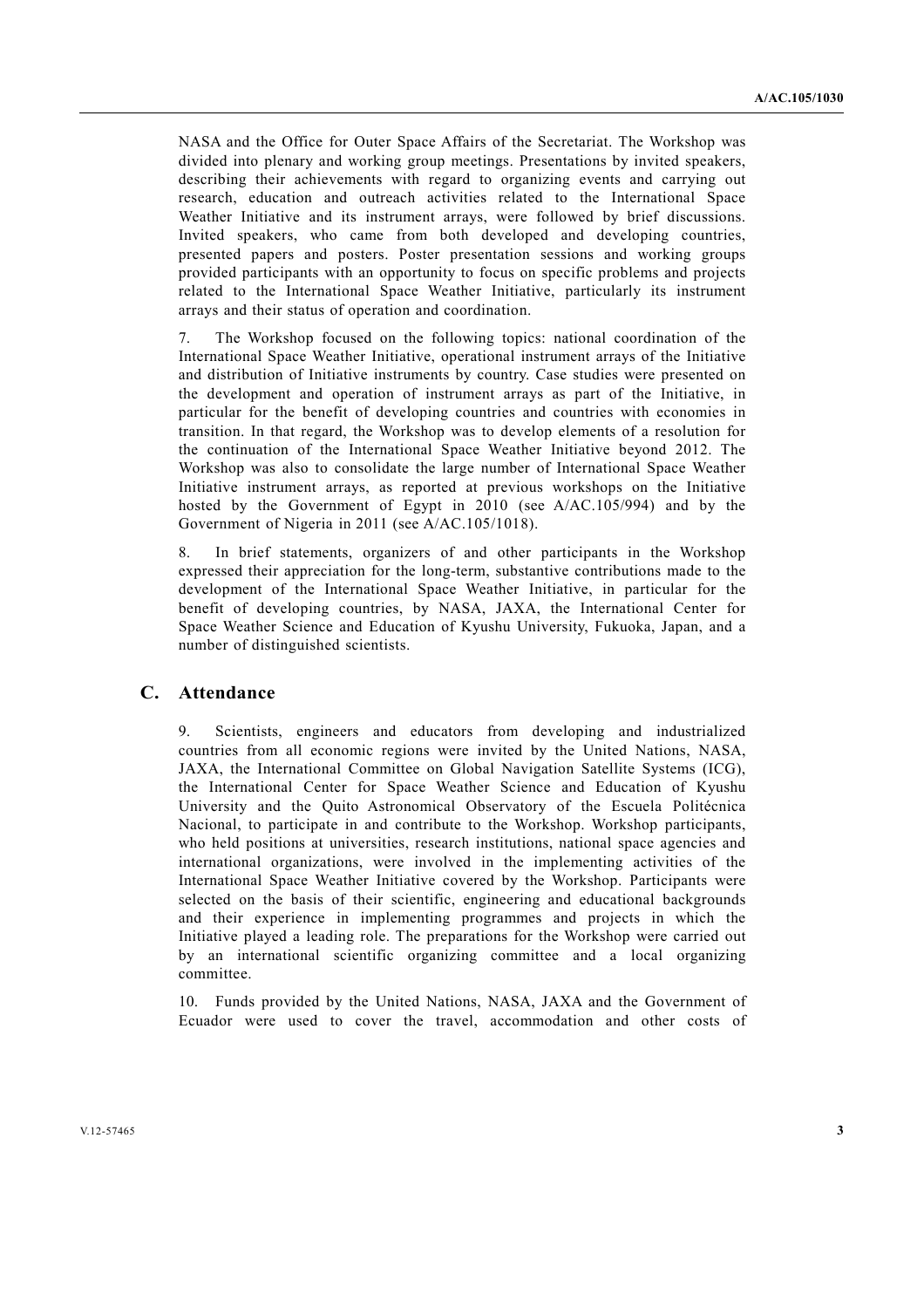participants from developing countries. More than 100 specialists in the International Space Weather Initiative attended the Workshop.

11. The following 20 Member States were represented at the Workshop: Argentina, Brazil, Bulgaria, Croatia, Ecuador, Egypt, France, Germany, India, Indonesia, Israel, Japan, Kazakhstan, Morocco, Nigeria, Peru, Slovakia, United States, Uruguay and Viet Nam.

### **II. Summary of presentations**

12. Copies of the presentations made during the Workshop were made available to participants and posted on the International Space Weather Initiative website (http://iswi-secretariat.org/).

## **III. Current status of the International Space Weather Initiative instrument arrays in operation**

13. The Workshop took note of the number of deployed space weather instruments, belonging to 17 instrument arrays, in 98 countries or areas, as summarized in the table.

| Country or area        | Number of<br>instruments | Type of instrument $(s)$                                                                              |
|------------------------|--------------------------|-------------------------------------------------------------------------------------------------------|
| Algeria                | 6                        | AMBER (1), AWESOME (1), CHAIN (1),<br>GPS-Africa (1), MAG-Africa (1), SID (1)                         |
| Antarctica             | 2                        | AWESOME $(1)$ , SID $(1)$                                                                             |
| Argentina              | 1                        | SAVNET (1)                                                                                            |
| Armenia                | 3                        | SEVAN(3)                                                                                              |
| Atlantic Ocean         | 4                        | SCINDA(4)                                                                                             |
| Australia              | 15                       | CALLISTO (2), GMDN (1), MAGDAS (11),<br>OMTI(1)                                                       |
| Austria                | $\overline{2}$           | CALLISTO $(1)$ , SID $(1)$                                                                            |
| Azerbaijan             | 3                        | AWESOME $(1)$ , SID $(2)$                                                                             |
| Belgium                | 1                        | CALLISTO (1)                                                                                          |
| Benin                  | 1                        | GPS-Africa (1)                                                                                        |
| Bosnia and Herzegovina | 1                        | SID(1)                                                                                                |
| <b>Botswana</b>        | 1                        | GPS-Africa (1)                                                                                        |
| Brazil                 | 20                       | CALLISTO (2), CSSTE (1), GMDN (1),<br>MAGDAS (2), RENOIR (2), SAVNET (6),<br>SCINDA $(3)$ , SID $(3)$ |
| Bulgaria               | 3                        | SEVAN $(1)$ , SID $(2)$                                                                               |
| Burkina Faso           | 3                        | GPS-Africa (2), SID (1)                                                                               |
| Cameroon               | $\overline{2}$           | AMBER $(1)$ , SCINDA $(1)$                                                                            |
| Canada                 | 10                       | MAGDAS $(1)$ , OMTI $(2)$ , SID $(7)$                                                                 |
|                        |                          |                                                                                                       |

#### **International Space Weather Initiative instrument distribution by country or area**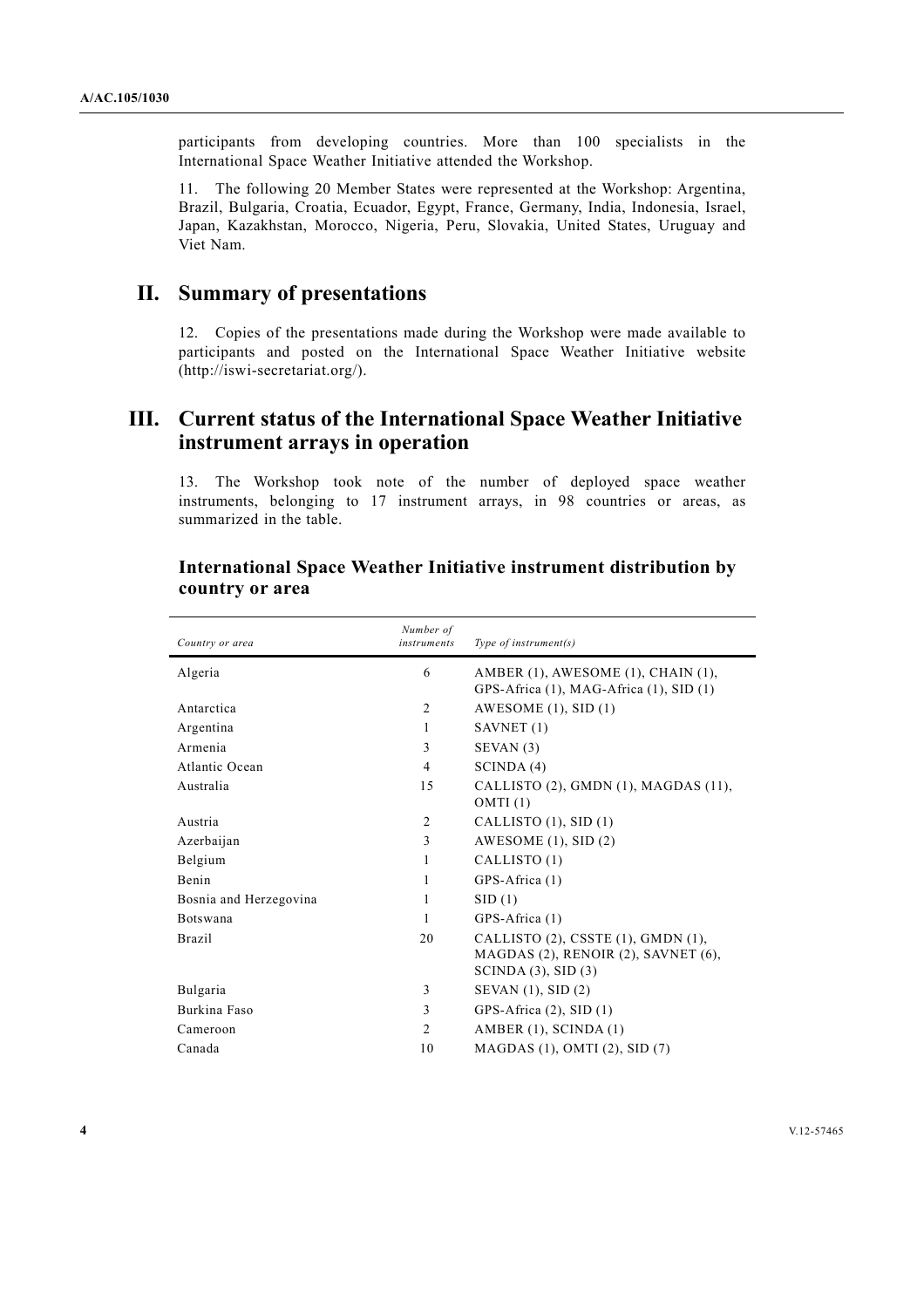| Country or area          | Number of<br>instruments | Type of instrument $(s)$                                                        |
|--------------------------|--------------------------|---------------------------------------------------------------------------------|
| Cape Verde               | 1                        | GPS-Africa (1)                                                                  |
| Central African Republic | 1                        | MAG-Africa (1)                                                                  |
| Chile                    | 2                        | SCINDA $(1)$ , SID $(1)$                                                        |
| China                    | 8                        | SID(8)                                                                          |
| Colombia                 | 3                        | SCINDA $(1)$ , SID $(2)$                                                        |
| Congo                    | 6                        | SCINDA(3), SID(3)                                                               |
| Costa Rica               | 1                        | CALLISTO (1)                                                                    |
| Côte d'Ivoire            | 4                        | MAGDAS (1), MAG-Africa (2), SCINDA (1)                                          |
| Croatia                  | 2                        | SEVAN (1), SID (1)                                                              |
| Czech Republic           | $\overline{c}$           | CALLISTO (1), SID (1)                                                           |
| Djibouti                 | 1                        | SCINDA(1)                                                                       |
| Egypt                    | 8                        | AWESOME (1), CALLISTO (1), CIDR (1),<br>$MAGDAS$ (2), SCINDA (1), SID (2)       |
| Ethiopia                 | 11                       | AMBER (1), AWESOME (1), MAGDAS (1),<br>MAG-Africa (1), SCINDA (2), SID (5)      |
| Fiji                     | 1                        | AWESOME (1)                                                                     |
| Finland                  | 2                        | CALLISTO (2)                                                                    |
| France                   | 4                        | SID(4)                                                                          |
| Gabon                    | 2                        | GPS-Africa (2)                                                                  |
| Germany                  | 21                       | CALLISTO (2), SID (19)                                                          |
| Ghana                    | 1                        | GPS-Africa (1)                                                                  |
| Greece                   | $\overline{c}$           | AWESOME $(1)$ , SID $(1)$                                                       |
| Guyana                   | $\mathbf{1}$             | SID(1)                                                                          |
| India                    | 18                       | AWESOME (2), CALLISTO (4), CSSTE (1),<br>MAGDAS $(1)$ , SEVAN $(1)$ , SID $(9)$ |
| Indian Ocean             | 1                        | SCINDA(1)                                                                       |
| Indonesia                | 7                        | $MAGDAS$ (6), $SID(1)$                                                          |
| Ireland                  | 10                       | AWESOME (1), CALLISTO (4), SID (5)                                              |
| Israel                   | 4                        | AWESOME (1), ULF-ELF-VLF (3)                                                    |
| Italy                    | 34                       | CALLISTO (2), MAGDAS (1), SID (31)                                              |
| Japan                    | 12                       | CHAIN (1), GMDN (1), MAGDAS (6),<br>OMTI(4)                                     |
| Jordan                   | 1                        | CSSTE(1)                                                                        |
| Kazakhstan               | 1                        | CALLISTO (1)                                                                    |
| Kenya                    | 8                        | CALLISTO (1), GPS-Africa (1),<br>MAGDAS (1), SCINDA (2), SID (3)                |
| Kuwait                   | 1                        | GMDN(1)                                                                         |
| Lebanon                  | 6                        | SID(6)                                                                          |
| Libya                    | 3                        | AWESOME $(2)$ , SID $(1)$                                                       |
| Madagascar               | 1                        | MAG-Africa (1)                                                                  |
| Malaysia                 | 6                        | AWESOME (1), CALLISTO (3),<br>$MAGDAS$ (1), OMTI (1)                            |
| Mali                     | 4                        | GPS-Africa (2), MAG-Africa (2)                                                  |
| Mauritius                | 3                        | CALLISTO (3)                                                                    |
| Mexico                   | 7                        | CALLISTO (1), CSSTE (1), SAVNET (1),<br>SID(4)                                  |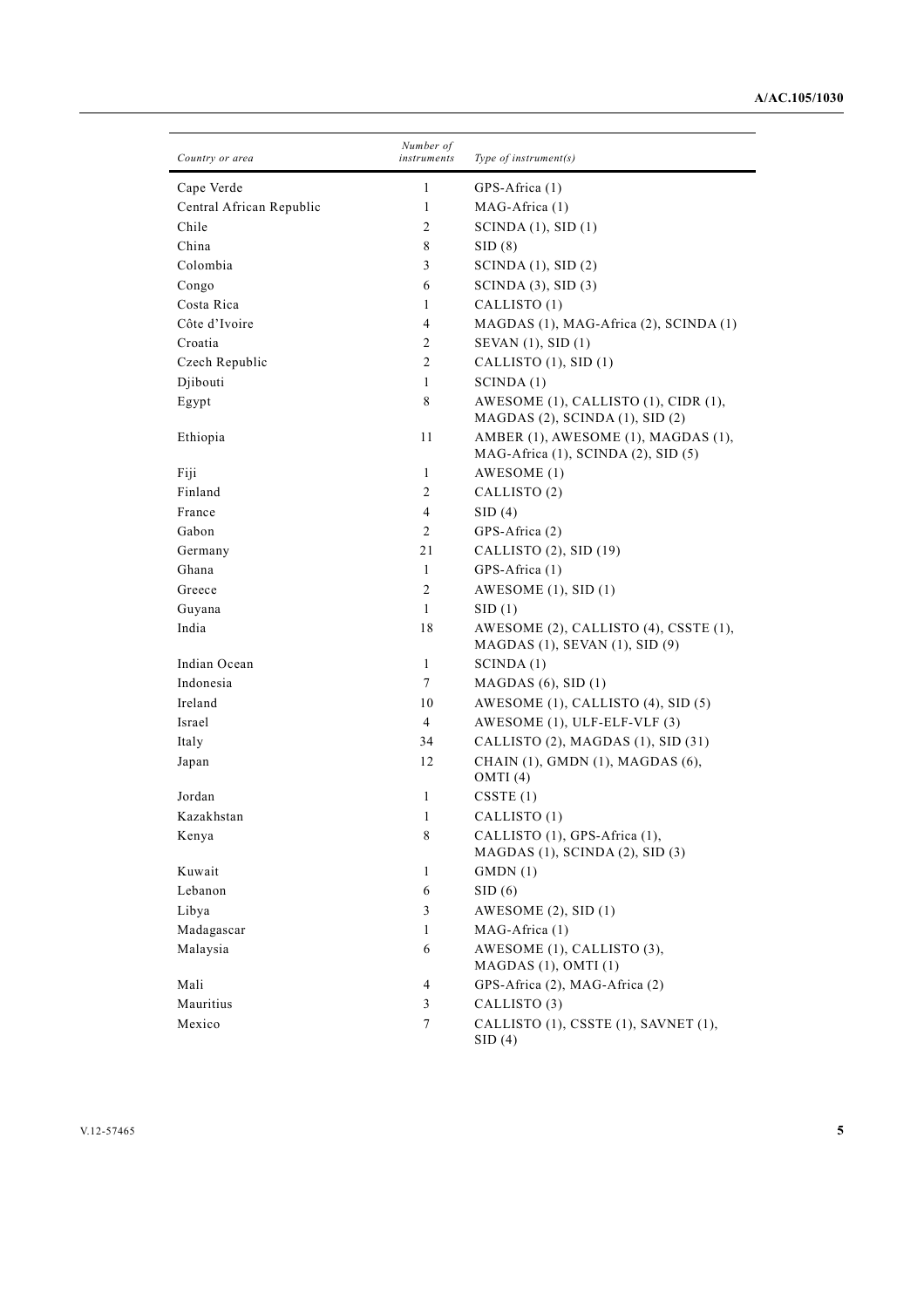#### **A/AC.105/1030**

| Country or area                                         | Number of<br>instruments | Type of instrument $(s)$                                           |
|---------------------------------------------------------|--------------------------|--------------------------------------------------------------------|
| Micronesia (Federated States of)                        | $\mathbf{1}$             | MAGDAS(1)                                                          |
| Mongolia                                                | 13                       | CALLISTO (2), MAGDAS (1), SID (10)                                 |
| Morocco                                                 | 4                        | AWESOME (1), CSSTE (1), GPS-Africa (1),<br>RENOIR (1)              |
| Mozambique                                              | 3                        | GPS-Africa (1), MAGDAS (1), SID (1)                                |
| Namibia                                                 | 4                        | AMBER (1), GPS-Africa (1),<br>MAG-Africa (1), SID (1)              |
| Netherlands                                             | 1                        | SID(1)                                                             |
| New Zealand                                             | 3                        | SID(3)                                                             |
| Niger                                                   | $\mathbf{1}$             | GPS-Africa (1)                                                     |
| Nigeria                                                 | 26                       | AMBER (1), CSSTE (1), MAGDAS (3),<br>SCINDA (4), SID (17)          |
| Norway                                                  | 1                        | OMTI(1)                                                            |
| Pacific Ocean                                           | 3                        | SCINDA(3)                                                          |
| Peru                                                    | 8                        | CHAIN (1), CIDR (1), MAGDAS (2),<br>SAVNET (3), SCINDA (1)         |
| Philippines                                             | $\tau$                   | MAGDAS (6), SCINDA (1)                                             |
| Poland                                                  | 1                        | AWESOME (1)                                                        |
| Portugal                                                | 1                        | SID(1)                                                             |
| Puerto Rico                                             | $\overline{c}$           | SID(2)                                                             |
| Republic of Korea                                       | 3                        | CALLISTO (2), SID (1)                                              |
| Romania                                                 | $\overline{c}$           | SID(2)                                                             |
| <b>Russian Federation</b>                               | 12                       | CALLISTO (1), MAGDAS (9), OMTI (2)                                 |
| Sao Tome and Principe                                   | 1                        | GPS-Africa (1)                                                     |
| Senegal                                                 | 3                        | GPS-Africa (1), MAG-Africa (1), SID (1)                            |
| Serbia                                                  | $\overline{c}$           | AWESOME $(1)$ , SID $(1)$                                          |
| Slovakia                                                | 3                        | CALLISTO (1), SEVAN (1), SID (1)                                   |
| South Africa                                            | 21                       | GPS-Africa (7), MAGDAS (2),<br>MAG-Africa (2), SCINDA (2), SID (8) |
| Spain                                                   | 2                        | CALLISTO (1), MAG-Africa (1)                                       |
| Sri Lanka                                               | 2                        | CALLISTO (1), SID (1)                                              |
| Sudan                                                   | 1                        | MAGDAS (1)                                                         |
| Switzerland                                             | 6                        | CALLISTO (5), SID (1)                                              |
| Taiwan Province of China                                | 1                        | MAGDAS (1)                                                         |
| Thailand                                                | 4                        | OMTI (1), SID (3)                                                  |
| Tunisia                                                 | 3                        | AWESOME $(1)$ , SID $(2)$                                          |
| Turkey                                                  | 3                        | AWESOME $(1)$ , SID $(2)$                                          |
| United Arab Emirates                                    | 1                        | AWESOME (1)                                                        |
| United Kingdom of Great Britain<br>and Northern Ireland | 8                        | CALLISTO (1), MAG-Africa (1), SID (6)                              |
| United Republic of Tanzania                             | 3                        | GPS-Africa (1), MAGDAS (1), SCINDA (1)                             |
| United States of America                                | 161                      | AWESOME (2), CALLISTO (2), CIDR (6),<br>MAGDAS (2), SID (149)      |
| Uganda                                                  | 3                        | GPS-Africa (1), SCINDA (1), SID (1)                                |
| Ukraine                                                 | 1                        | CALLISTO (1)                                                       |
| Uruguay                                                 | 3                        | SID(3)                                                             |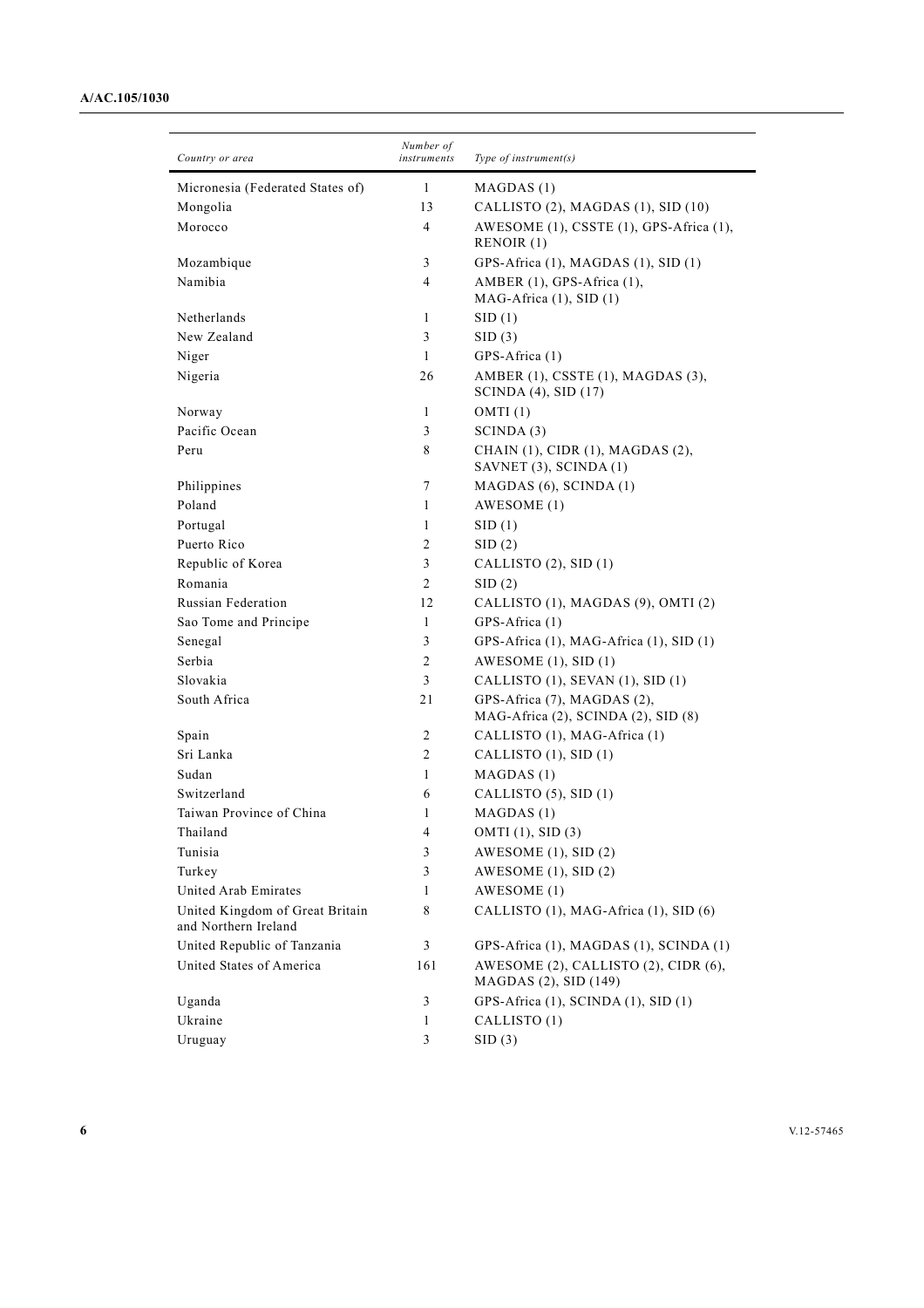| Country or area | Number of<br>instruments | Type of instrument(s)                       |
|-----------------|--------------------------|---------------------------------------------|
| Uzbekistan      | 2                        | AWESOME $(1)$ , SID $(1)$                   |
| Viet Nam        | 2                        | AWESOME $(1)$ , MAGDAS $(1)$                |
| Zambia          | 4                        | GPS-Africa $(1)$ , MAGDAS $(1)$ , SID $(2)$ |

14. The Workshop was informed that one MAGDAS space weather instrument would be installed in Ecuador as an immediate follow-up to the Workshop. That was done, and the instrument is now operational.

15. The Workshop also noted that a number of space weather instruments were operated at the United Nations-affiliated regional centres for space science and technology education with the support of the executive secretariat of ICG, which is located in the Office for Outer Space Affairs.

16. From 2005 to 2012, during the time when United Nations workshops have addressed the International Heliophysical Year 2007 (from 2005 to 2009) and the International Space Weather Initiative (from 2010 to 2012), the following 16 space weather instrument arrays have become operational:

AMBER: African Meridian B-field Education and Research

 AWESOME: Atmospheric Weather Electromagnetic System for Observation Modeling and Education

 CALLISTO: Compound Astronomical Low-cost Low-frequency Instrument for Spectroscopy and Transportable Observatory

CHAIN: Continuous H-alpha Imaging Network

CIDR: Coherent Ionospheric Doppler Receiver

GMDN: Global Muon Detector Network

GPS-Africa: African Dual Frequency GPS Network

MAGDAS: Magnetic Data Acquisition System

MAG-Africa: Magnetometers in Africa

OMTI: Optical Mesosphere Thermosphere Imager

RENOIR: Remote Equatorial Nighttime Observatory for Ionospheric Regions

SAVNET: South Atlantic Very Low Frequency Network

SCINDA: Scintillation Network Decision Aid

SEVAN: Space Environment Viewing and Analysis Network

SID: Sudden Ionospheric Disturbance Monitor

ULF-ELF-VLF: Ultra-low, extremely low and very low frequency network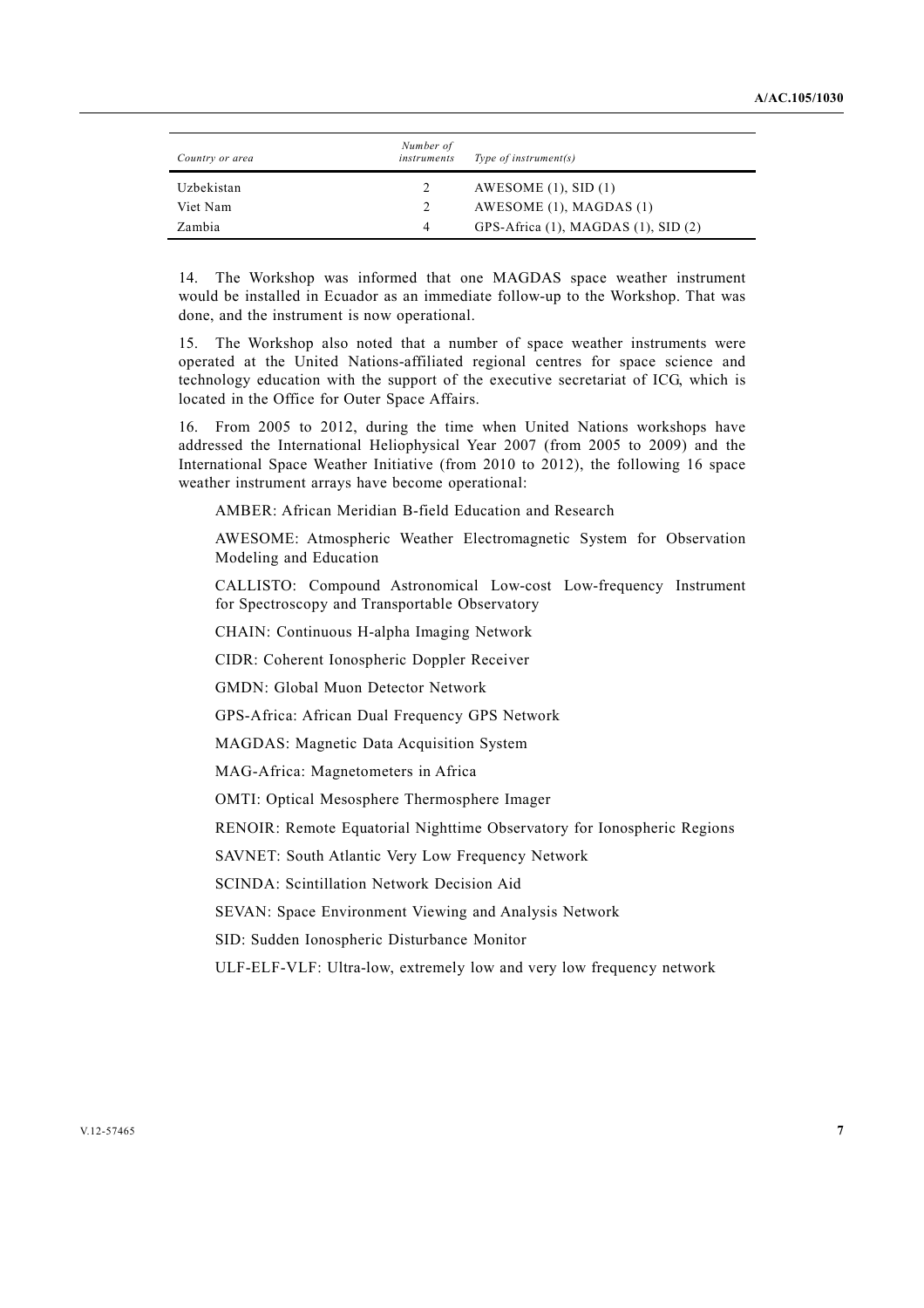### **IV. Observations and recommendations**

17. Space weather is important to humankind, which increasingly relies on space technology for education, business, transportation and communications. Particle storms from space have disrupted global navigation satellite system (GNSS) reception and long-distance radio transmissions. Modern oil and gas drilling frequently involve directional drilling to tap reservoirs deep in the Earth, which depends on accurate positioning using GNSS systems. Energetic particles at the magnetic poles have forced the rerouting of polar airline flights, resulting in delays and increased fuel consumption. Induced ground currents generated by magnetic storms have caused extended power blackouts and increased corrosion in critical energy pipelines. Atmospheric effects of solar activity have created drag on satellite orbits and altered the distribution of space debris.

18. Space weather affects Earth's climate. For example, the seventeenth-century Maunder Minimum, a 70-year period almost devoid of sunspots, coincided with prolonged, very cold winters in the northern hemisphere.

19. Space weather is inherently an international matter. Solar and magnetic storms affect large regions of the Earth simultaneously, and equatorial ionospheric disturbances occur routinely around the world. It was therefore appropriate for the United Nations to promote improvements in space weather modelling and forecasting for the benefit of all nations.

20. Significant scientific progress was made over the past decade in developing physics-based space weather models and large-scale coupled (near real-time) space plasma simulations. However, those models were data-starved in important spatial space-weather domains, limiting their accuracy. Guaranteed continuous space weather data streams were crucial.

21. The International Heliophysical Year 2007 and International Space Weather Initiative made significant progress in the installation of new instrumentation for the understanding of space weather impacts on Earth's upper atmosphere, generating new data streams useful for space weather in regions unobserved before. With the support of the Office for Outer Space Affairs, the International Space Weather Initiative facilitated the operation of nearly 1,000 instruments operating in about 100 United Nations Member States. The data from those instrument arrays was a unique resource for the study of space weather influences on Earth's atmosphere. The International Heliophysical Year and International Space Weather Initiative schools trained several hundred graduate students and young scientists, many of whom are becoming mature scientists, as evidenced by their publications. The annual United Nations workshops on the International Space Weather Initiative facilitated instrument deployment and close international scientific collaboration. Thanks to the Initiative, many scientists in developing countries were able to develop and sustain research efforts in their own countries. Finally, pursuant to the resolution, adopted by the United Nations/Nigeria Workshop on the International Space Weather Initiative, hosted by Nigeria in 2011, the International Center for Space Weather Science and Education was established at Kyushu University, Fukuoka, Japan on 1 April 2012.

22. The participants in the Workshop noted the success of the International Space Weather Initiative/MAGDAS school, held from 17 to 26 September 2012. In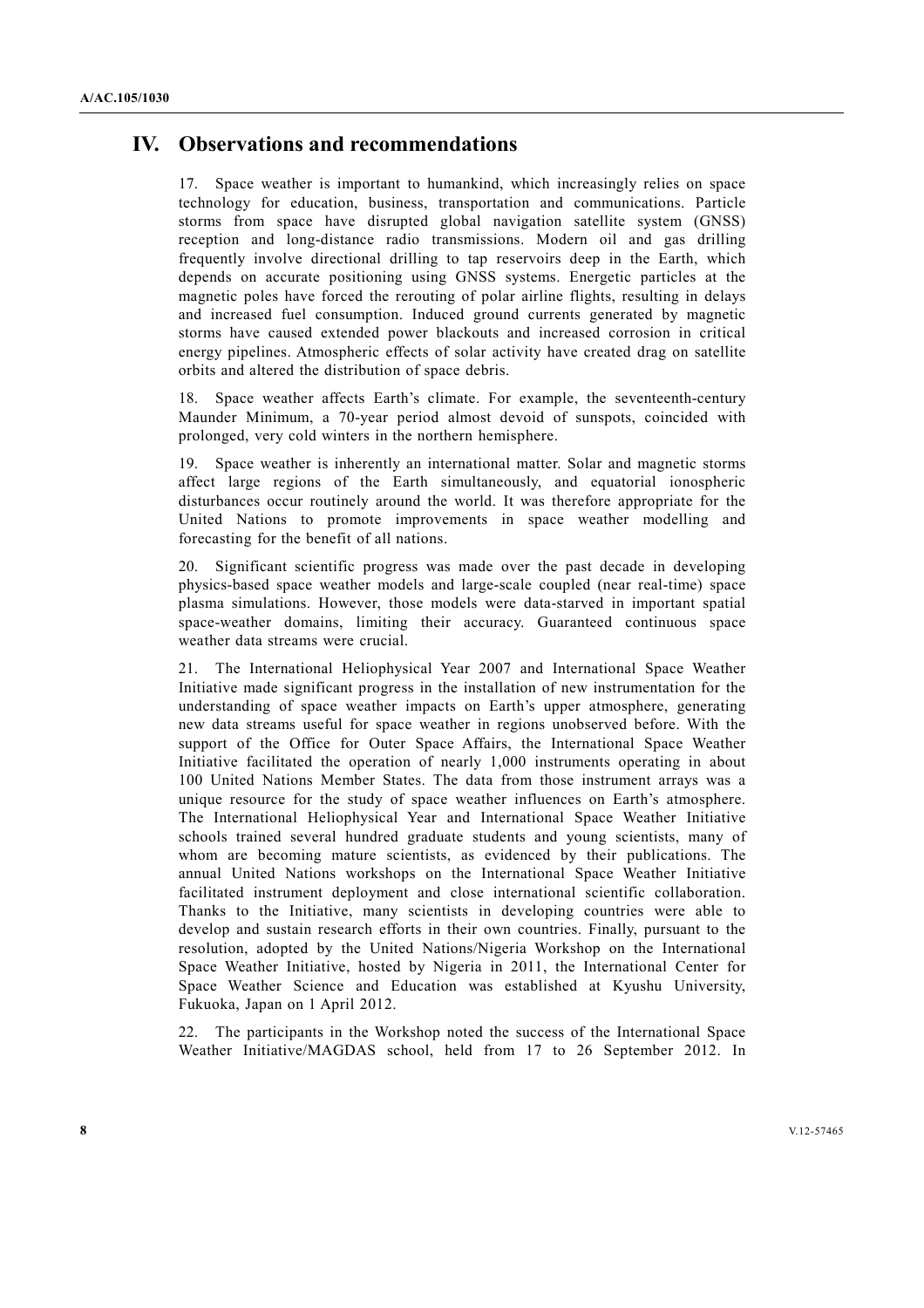partnership with the Scientific Committee on Solar Terrestrial Physics (SCOSTEP), lectures, an instrument workshop and a teacher workshop were conducted. The International Space Weather Initiative/SCOSTEP partnership will continue for the schools in Africa in 2013 and Latin America and the Caribbean in 2014.

23. The participants in the United Nations/Ecuador Workshop therefore recommend that the International Space Weather Initiative be continued as part of the "Space weather" agenda item of the Scientific and Technical Subcommittee of the Committee on the Peaceful Uses of Outer Space, in 2013 and beyond.

24. Specifically, it is recommended that:

 (a) The International Space Weather Initiative continue the operation and development of existing arrays and deployment of new instrument arrays as appropriate;

 (b) The Initiative undertake a process to examine data sets to determine data utility, to develop connections with virtual observatories to make data more readily available, and to facilitate collaborative modelling of regions of interest (e.g. the equatorial ionosphere) in collaboration with modelling centres of ESA, JAXA, NASA and other appropriate entities;

 (c) Data from International Space Weather Initiative instrument arrays be combined with space-based and other ground-based data to advance space weather science, leading to robust research output and scientific papers in international journals, and that the International Space Weather Initiative and GNSS communities collaborate in terms of data sharing and space weather research;

 (d) The International Space Weather Initiative space science schools and the annual United Nations workshops on the Initiative continue in the future. United Nations basic space science workshops and space science schools have been an integral part of the Initiative, for the training of less experienced researchers in instrument operation and the science of heliophysics. The partnerships already established with international scientific organizations need to be strengthened to ensure that such capacity-building activities are accomplished efficiently and for the benefit of all Member States;

 (e) New knowledge generated by International Space Weather Initiative activities be effectively communicated to the public and the scientific community at large via the Initiative's newsletters, its website and other media.

25. The participants in the United Nations/Ecuador Workshop on the International Space Weather Initiative noted that:

 (a) The Quito Astronomical Observatory of the Escuela Politécnica Nacional of Ecuador had offered to act as a regional centre for space weather science and education;

 (b) The Space Weather Monitoring Centre at Helwan University, Egypt, had offered to act as a regional centre for space weather science and education;

 (c) The Centre for Basic Space Science at the University of Nigeria had offered to act as a regional centre for space weather science and education.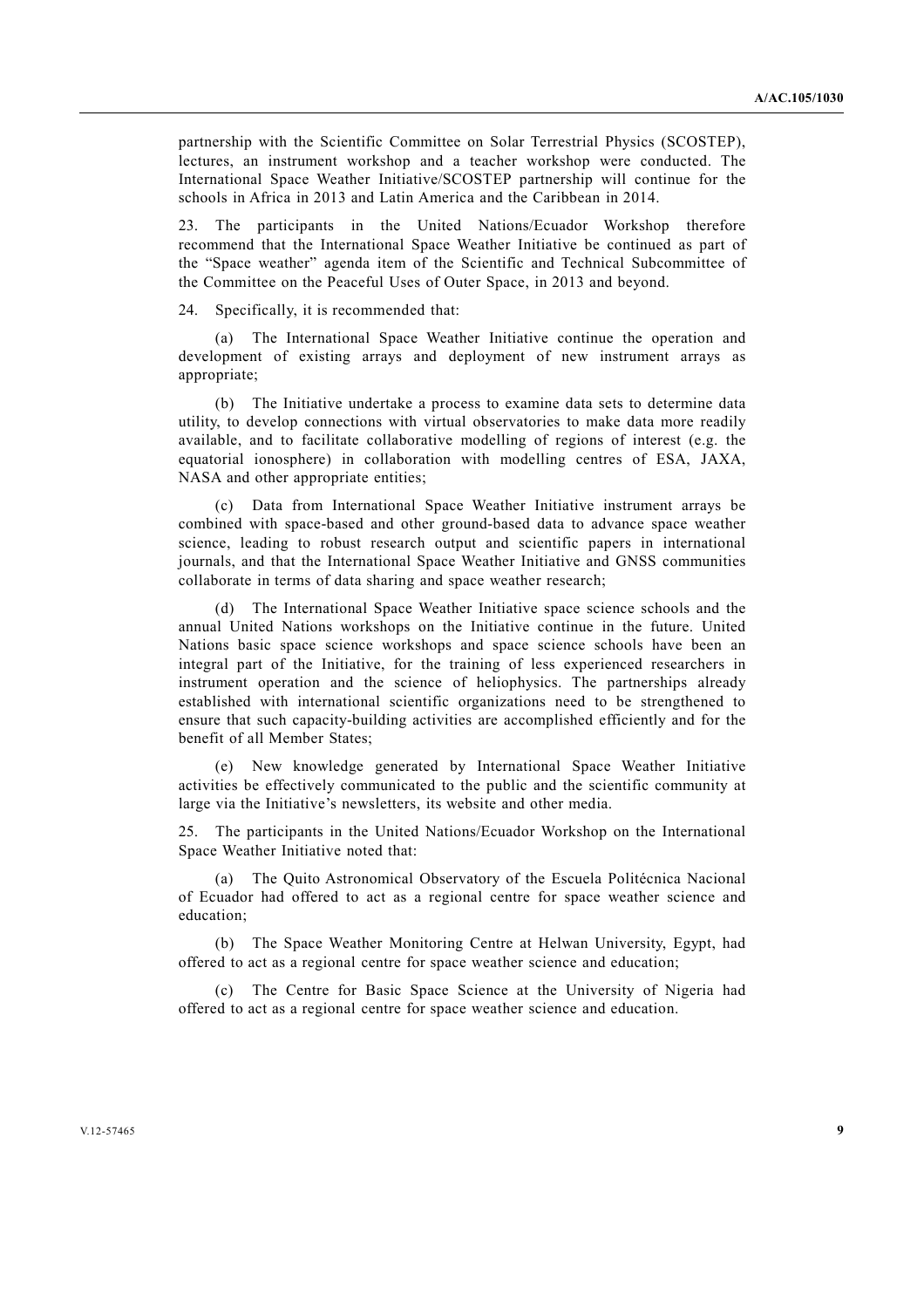## **V. Basic space science: Sinai observatory initiative**

26. The participants in the United Nations/Ecuador Workshop on the International Space Weather Initiative took note of the outcome of a meeting of the Sinai observatory initiative group that took place during the IAU General Assembly in Beijing in 2012. The group proposed to build a centre of excellence dealing primarily with astronomy to serve scientists from Western Asia. The core activity of the centre would be the operation of a first-class major astronomical telescope. The meeting proposed that the prospective location of the observatory might be Mount Saint Katherine in central Sinai, pending the conclusion of a site-testing exercise.

27. Considering the continuing efforts of the Basic Space Science Initiative of the United Nations Programme on Space Applications of the Office for Outer Space Affairs to advance observational astronomy worldwide, as expressed in the recommendations of the 1994 Workshop on Basic Space Science (A/AC.105/580), and considering the current status of development of observational astronomy in Western Asia, the participants in the United Nations/Ecuador Workshop support the advancement of observational astronomy through the establishment of an astronomical observatory as a centre of excellence, particularly for countries in Western Asia, as proposed.

### **VI. Heliophysics: the Nobeyama Radioheliograph**

28. The Nobeyama Radioheliograph has observed the Sun since 1992, providing high-quality images useful for the subjects of solar physics, solar-terrestrial physics, space weather events and solar impact on Earth's climate. It is a sophisticated instrument that for the past 20 years has produced high-quality interferometric images of the Sun on a daily basis. All data have been open and available for research, education and outreach purposes. A symposium was organized to mark the twentieth anniversary of the Radioheliograph in Nagoya, Japan, from 20 to 23 November 2012.

29. The Nobeyama Radioheliograph continues to make important contributions to the study of both short- and long-term variability of the Sun. It is a unique and a valuable asset that needs to be sustained for the benefit of the world scientific community.

30. The participants in the United Nations/Ecuador Workshop noted that the Nobeyama Radioheliograph was still operational but that, owing to budgetary limitations, its closing was planned for the beginning of 2014. This would be a great loss to the international space weather community, given the continuous and uniform coverage of the Sun and space weather events that the Nobeyama Radioheliograph has provided.

31. Japan has made enormous contributions to the astronomy and space science communities, and it might still be possible for Japan to continue the operation of the Nobeyama Radioheliograph on a long-term basis. The international scientific community would be grateful if the Nobeyama Radioheliograph were enabled to continue operating; the effort would be recorded as another outstanding Japanese contribution to humankind.